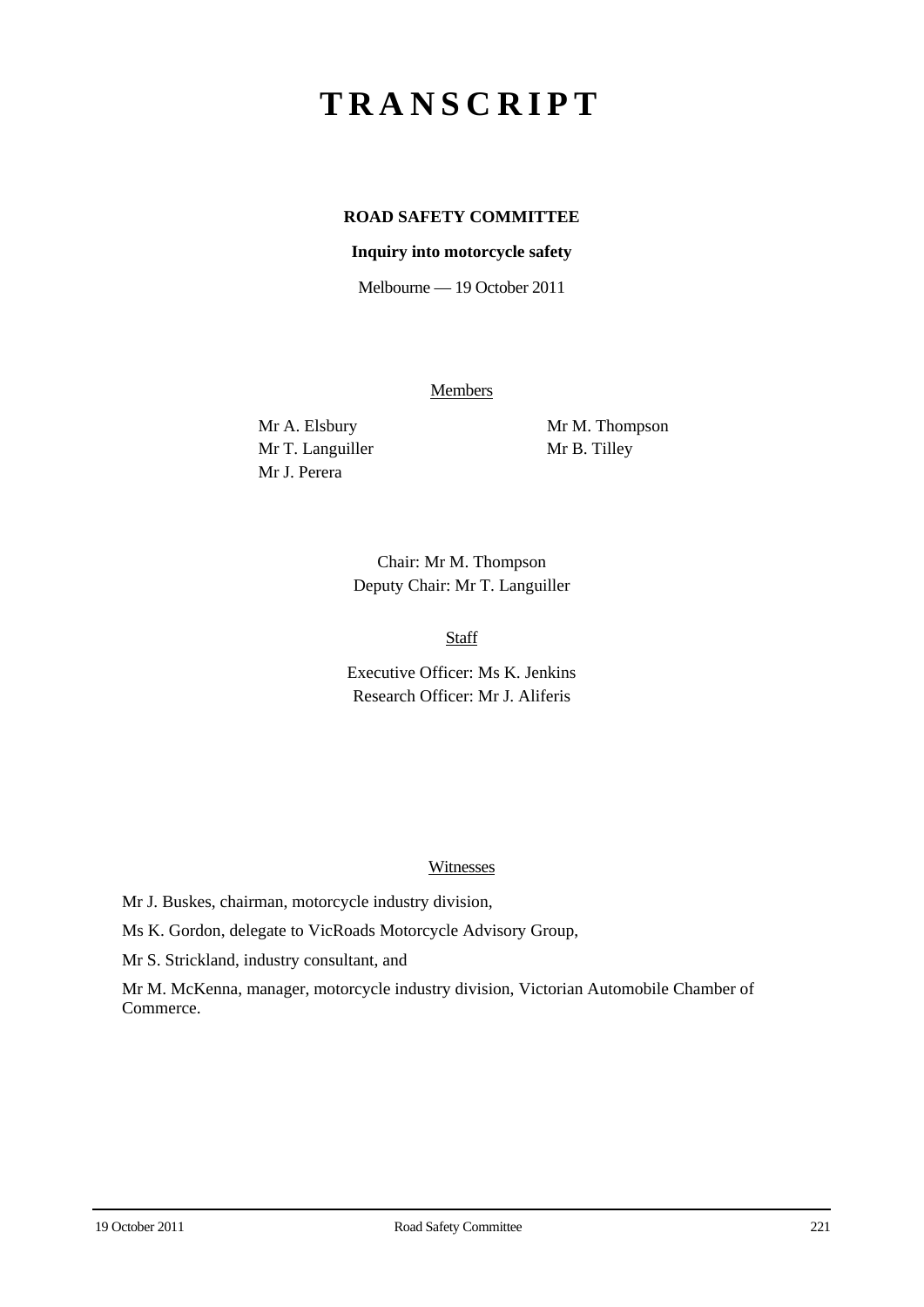**The DEPUTY CHAIR** — Welcome to this public hearing of the Road Safety Committee's inquiry into motorcycle safety. The committee has received some 68 written submissions since releasing the terms of reference and inviting submissions. The purpose of these hearings is to obtain further evidence from selected witnesses covering the terms of reference. Thank you for attending this hearing. You are reminded that anything you say before the committee today is protected by parliamentary privilege. However, once you leave the hearing anything you say or publish outside this room is not so protected. Hansard is recording today's proceedings, and we will provide a proof version of the transcript to witnesses so that any typographical errors can be corrected. I am pleased to see a number of observers in the room, indicating the high level of interest this issue generates. We welcome you to the committee and thank you for giving evidence to us.

I invite you to make some opening comments and remarks, should you wish to do so, after which the committee will proceed by asking questions.

**Mr McKENNA** — The VACC thanks the committee for inviting us here today to discuss our submission to the inquiry into motorcycle safety in Victoria. I will give a brief overview of the chamber. From figures provided to 30 September 2011, the VACC represents approximately 5164 automotive retail members in Victoria. The Victorian motorcycle retail membership comprises a majority of companies retailing motorcycles in Victoria, and we therefore consider it to be a precious resource for gaining information and distributing information directly to motorcycle riders. The executive committee of the VACC motorcycle industry division is a 10-man committee elected from members of that industry sector. It is a properly elected committee following AEC guidelines and prescribed formulas.

Today representing the MID is chairman Mr John Buskes, Ms Kat Gordon and Mr Stuart Strickland. Mr Buskes, chairman of the motorcycle industry division, is also an executive board member of the VACC and vice-president of the Victorian Automobile Chamber of Commerce. Mr Buskes is an LMCT at multiple locations and is also an active motorcycle rider. Ms Kat Gordon is the proprietor of Sixty Degrees Motorcycles in Notting Hill. Ms Gordon is the VACC delegate to the Motorcycle Advisory Group and also an active rider. Also attending today and representing the VACC is Mr Stuart Strickland. Mr Strickland is a former industry executive with over 40 years experience and a great friend and mentor to many in the industry. I now invite Mr Buskes to address the committee.

**Mr BUSKES** — As Michael has mentioned, the VACC has 5100 members, and that represents 50 000 employees. It is a huge number and a precious resource. We are a touch point for the majority of motorcycle riders because we retail. Over the past 10 years the use of powered two-wheelers — motorcycles, scooters and agricultural motorcycles — has doubled. Accident fatality rates have declined, however, and data collection over the complex range of motorcycle usage has remained poor. Agencies lack the knowledge, and their endeavours to chase this information and data collection are poor. The expenditure of funds created through the motorcycle levy is not addressing the key elements that are addressed in the VACC submission to the committee. I am sure you have had an opportunity to read the submission. Have you all seen the submission?

## **The DEPUTY CHAIR** — Yes, of course.

**Mr BUSKES** — Fantastic. Motorcyclists are our customers and, as I have said, come to us for advice and assistance with safety. They are influenced by what we say and what we do as motorcycle retailers. Consultation with motorcycle retailers revolves through the division. We would like to see the agencies and government, when they conduct a campaign, undertake some sort of consultation with the industry, because the industry represents the majority of the vehicles that riders are using.

It is often overlooked that motorcycle usage is technical and complex and requires regular fettling — that is, maintenance of the vehicle. We would like to implement a 5-point safety check, whether or not utilising the \$57 levy, that would happen every single time a motorcycle rider re-registers or during a certain period between registrations. The requirement would be to then contact a retailer or repairer — an LMCT — who would ensure that the bike is ready for use and will be maintained. All too often a majority of riders are not using their bikes regularly and let them sit fallow for six months plus, and things as vital as tyre pressures are often overlooked. It is a small but massive part of how a motorcycle behaves on the road. Mechanical maintenance of course is another aspect of the bike's conduct on the road — how the rider then connects with the motorcycle and how it then connects with the road.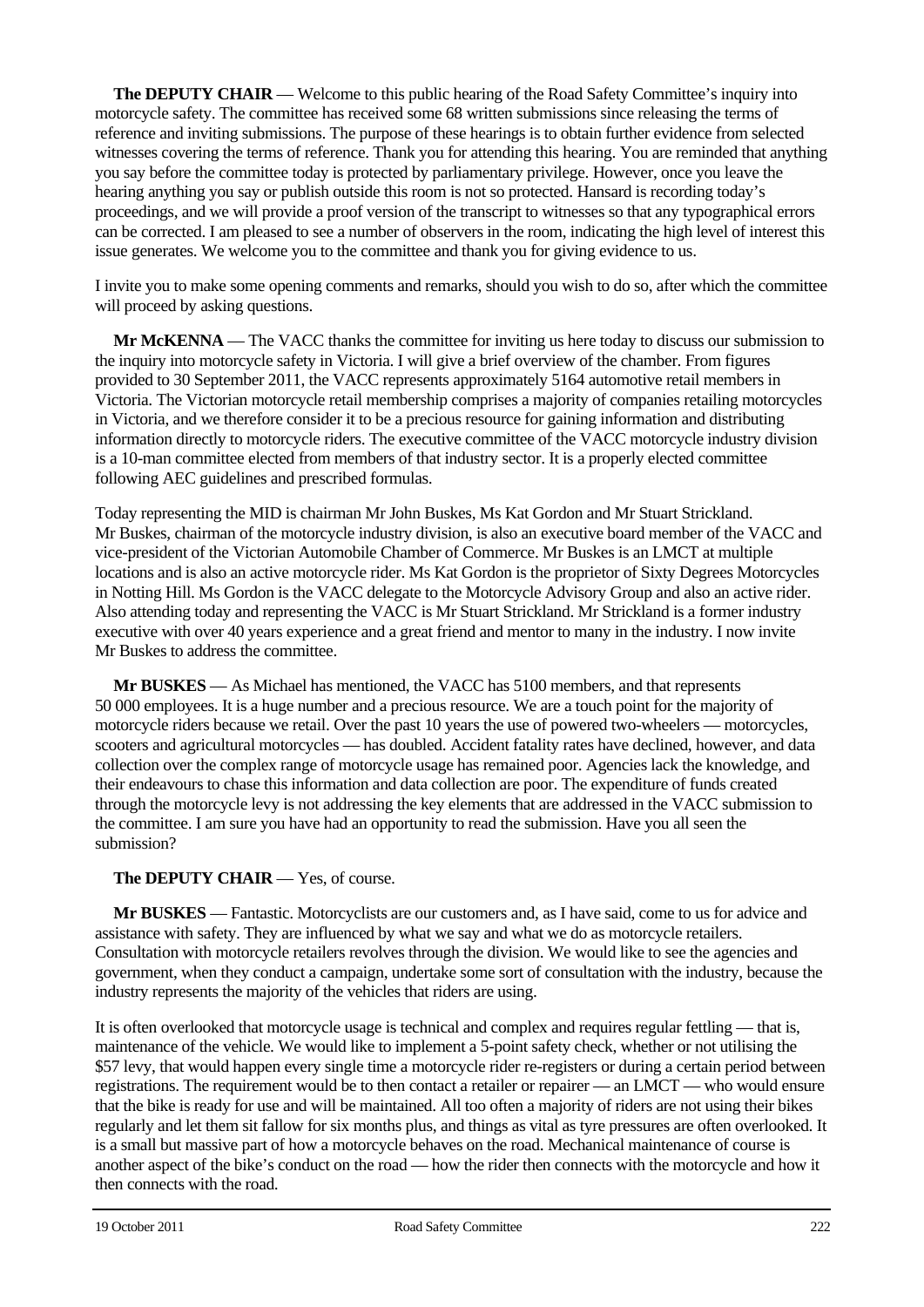We suggest that there be a campaign on tyre pressures rather than — I heard previously a question on the TAC ad — a negative picture being painted. For instance, we could have a rider on his knees with a tyre pressure gauge in his hand checking tyre pressures prior to a ride. We would rather see something like that in a campaign than a rider wearing a T-shirt, saying, 'This is not what you do'.

**The DEPUTY CHAIR** — I wish to clarify a couple of the comments you made. In terms of the board members, how many did you say there are? Could you quickly run through their CVs in terms of the backgrounds of your members?

**Mr BUSKES** — We have a committee; it is not a board.

**The DEPUTY CHAIR** — Okay, a committee.

**Mr BUSKES** — The chamber has an executive board. The VACC has 15 different divisions, and they range from agricultural vehicles, used cars, new cars, radio repairers to the recyclers division. The motorcycle division is one of them. It has a committee and those 10 committee members are elected through the Australian Electoral Commission; I am sure you would be aware of them. Their CVs, I guess, would best describe them as retailers. So every single one of those members is a retailer and, again, has a touch point with motorcyclists every single day.

**The DEPUTY CHAIR** — You have referred to agencies lacking the knowledge.

**Mr BUSKES** — Yes.

**The DEPUTY CHAIR** — Which agencies are you referring to?

**Mr BUSKES** — We are talking about TAC and VicRoads directly. We would also like to suggest — and this is a wonderful opportunity for the chamber — when a government wants to make a choice about road furniture, when a government wants to make a choice about grids or when a government wants to make a choice about the way it wants to decongest its city, that it considers powered two-wheeled transport.

**The DEPUTY CHAIR** — Mr Buskes, are you not engaged with the agencies you have named?

**Mr BUSKES** — Absolutely. The chamber is regularly engaged. What we believe is — —

**The DEPUTY CHAIR** — In what format?

**Mr BUSKES** — We have David Russell.

**Mr McKENNA** — We do meet bimonthly with VicRoads' registration and licensing division. We also meet under the auspices of a licensed federal tester group which meets quarterly with VicRoads to discuss issues that will affect the actual trade. So if there is any new procedure or policy that VicRoads wish to implement, they will come to us with this from time to time; whether they listen to what we have to say is a totally different question.

**Mr BUSKES** — Our concern is that none of these agencies are seeing the big picture. Very few of these committed entities are motorcyclists and therefore they miss the understanding of how two wheels interact with the road.

**The DEPUTY CHAIR** — I think you said that there was no consultation or a lack of consultation.

**Mr BUSKES** — Yes.

**The DEPUTY CHAIR** — Can you elaborate further on that, because given that in your submission you state that you do engage with the agencies — —

**Mr BUSKES** — Yes, we do.

**The DEPUTY CHAIR** — I am trying to put a picture together in terms of where the lack of consultation comes in.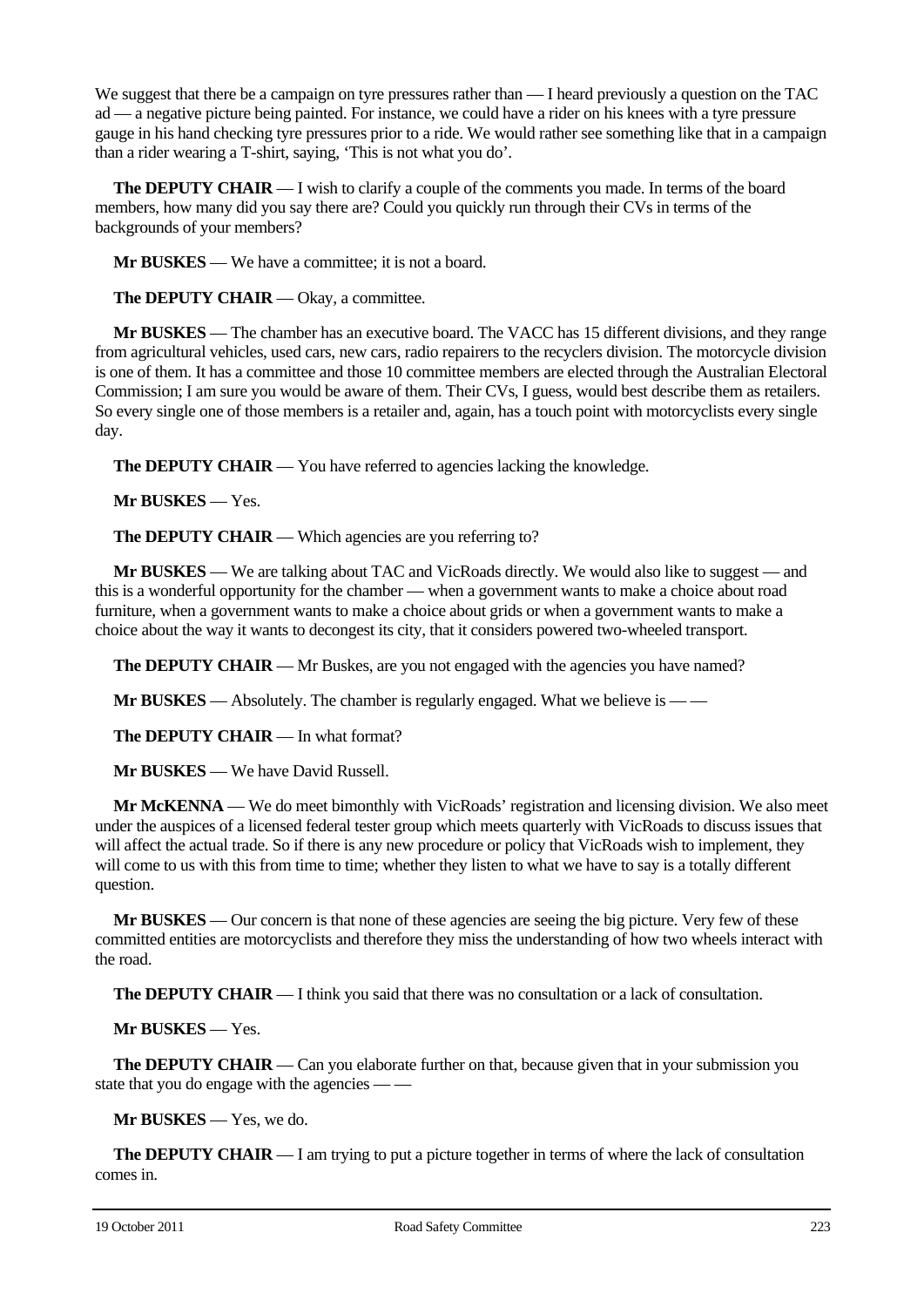**Mr BUSKES** — Great. TAC has not contacted us. Although we have had TAC members as guest speakers at executive board meetings, et cetera, the consultation is simply not there. We would certainly love that consultation, especially when we are talking about media-derived campaigns. That is where we would like to have input.

**Mr TILLEY** — In relation to your submission, I want to refer to rider access in the state forests.

## **Mr BUSKES** — Yes.

**Mr TILLEY** — In particular it says there are some recent changes that have occurred which have restricted that rider access. Can you elaborate on that point and give us some detail as to where there are restrictions and what is occurring?

**Mr BUSKES** — Right now, and rightly so, there are a lot of areas that are sensitive. We, as retailers, are often suggesting to riders not to conduct their own chicken track, because it is so easy for a motorcyclist, when a road or a track is closed, to abide by that closure and to adhere to that. We understand that today, even the riding style — how a descent is attacked with a relatively moderate use of braking and a moderate use of acceleration — affects the degradation of that track. We talk to our customers. In the off-road scenario those closures are all too often warranted, not just from an environmental aspect but from a safety aspect as well.

**Mr TILLEY** — I am also interested in off-road and the increased incidence of injuries coming from off-road incidents. It goes to training and the use of off-road and how those experiences of riding off-road can cross over to road craft.

**Mr BUSKES** — Absolutely. We advocate, as you would see in the submission, the introduction of a junior licensing program. It is a wonderful program that we believe is where a rider learns the nuts and bolts of riding. The fundamentals and the skills that keep him upright are actually learnt on the trail. In those formative years we are talking about from 12 to 14 years onwards — we have a system that allows young riders to ride and be educated and tutored alongside experienced trail riders with a registration program that allows that support. I do not know whether you are aware of the off-road recreational registration that VicRoads has developed in consultation with us which enables a trail bike to be able to be ridden through daylight hours. They do require a licence to be ridden in daylight hours but do not require full registration for a full roadworthy motorcycle, only a trail worthy motorcycle.

**Mr TILLEY** — I have probably got about three more questions. That leads me to when you are talking to the younger riders and specifically to some detail in relation to junior off-road licensing requirements.

**Mr BUSKES** — Yes.

**Mr TILLEY** — Can you expand on that?

**Mr BUSKES** — Sorry, your question is?

**Mr TILLEY** — Specifically about the ideas in your submission in relation to providing some details on the junior off-road licence proposals.

**Mr BUSKES** — I will let Stuart answer that.

**Mr STRICKLAND** — If you look at off-road motorcycling, off-road motorcyclists start using the 50 cc mini-bike. There are mini-bike clubs — not enough of them — situated throughout Victoria. Kids that ride mini-bikes will do so at club level up to the age of 10 or, maybe at maximum of 12. Then we have this gap between that age and the age to acquire a full licence. What do they do? Motorcycles are available. A wide range of motorcycles are available for these young people to ride, but they cannot ride legally. They cannot get the licence and they cannot get the registration, so they ride illegally.

If you have a look at the graph that was provided within the submission you will see that motorcycles are reported through the federal chamber at the moment. The legitimate importers or the historical importers capture these figures, but these Chinese motorcycles that are coming in and being sold through non-traditional channels are not captured. The motorcycle market is a lot larger than is published. Of course a lot of these motorcycles are very cheap and, as we heard yesterday, their quality is improving. They are used by young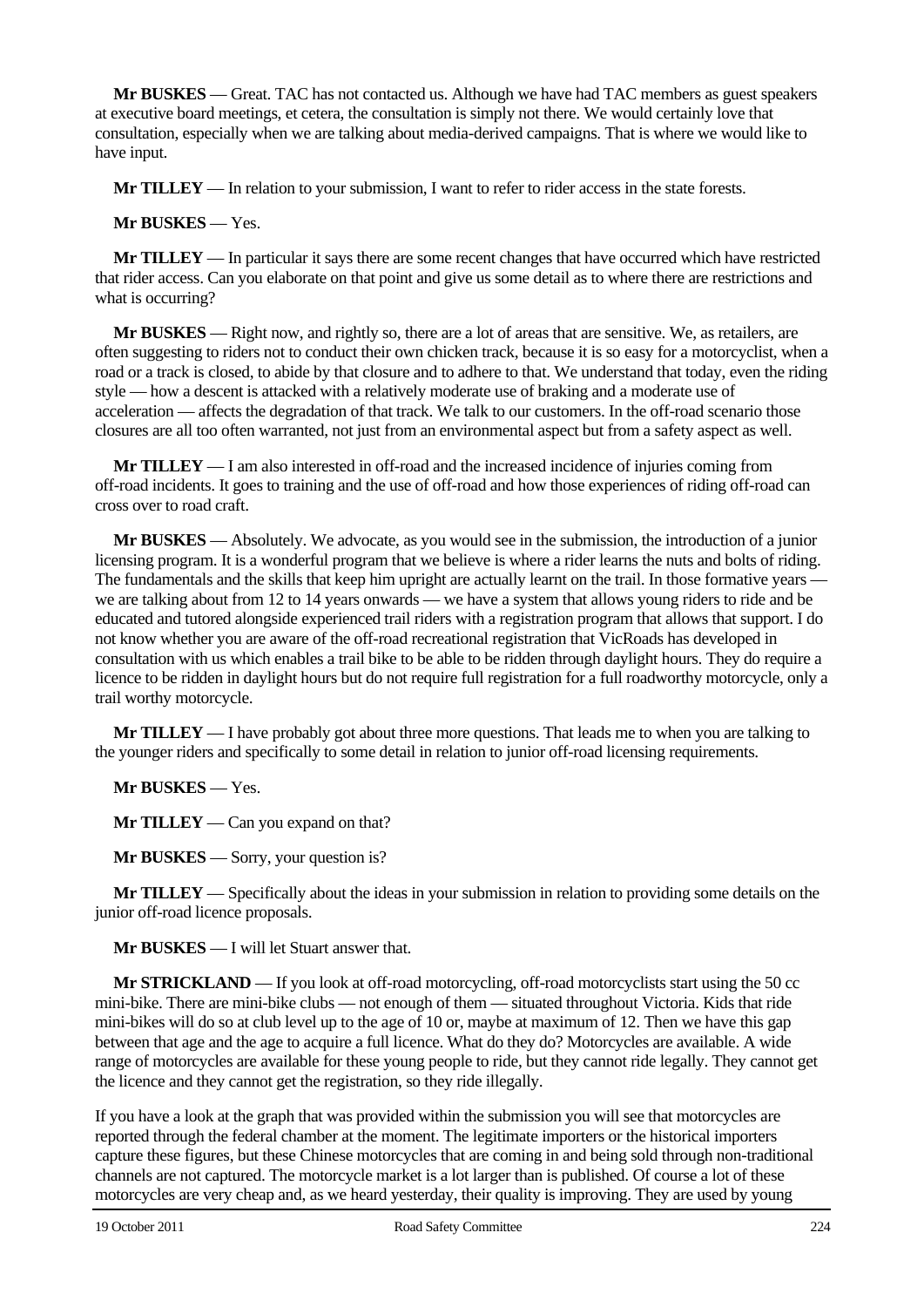people and they are being used illegally in a lot of areas, which is causing nuisance value for councils and for police.

This is a huge area, and one of the things that has irritated me for many years is the inability of the agencies and government to really focus on the big picture. As a very small example, why has Australia produced so many motorcycle champions on the world scene? In terms of producing them, it is because they start riding dirt-bikes from a very young age and they acquire skills, which enable a guy like Casey Stoner to win the world championship? Off-road motorcycling is huge, and we are the largest per capita off-road market in the world because we can ride all year round. But this is not understood; this off-road area is really underdone in terms of catering for the requirements. Here we are with a population of 22 million having land closed down. How ridiculous is that? Why is it that off-road riders cannot ride in those areas? Why are areas not made available for off-road riders?

Most of the kids that ride mini-bikes are pretty well equipped. The fathers buy them the full gear, so all of a sudden they start thinking about things like protection. It becomes second nature. Kids that have ridden from a young age that go through the off-road, and then might go on the road, have good gear. It is just part of what you do. You do not question it; you just buy the good gear.

You also acquire very good skills. From time to time a motorcycle will move around on the road as it does on the trail, and it is a very handy skill to have ridden off-road. The training that is conducted to get a motorcycle licence is road-based; it does not really cater for off-road. Then of course you get the ATV area, which I really have not heard much about. I was only sitting here yesterday, but it is something I would like to address maybe later on, because that is a huge issue too.

**Mr TILLEY** — The ATV is separate from this inquiry. We are dealing with two-wheelers. Going to training, I have a two-part question. First, in your submission you say that some training providers teach students to pass the test but do not train them so that they are competent. I have a supplementary to follow up on that.

**Mr STRICKLAND** — Competency-based. I have a list of things. It has got out of kilter here because Kat something to say as well. It is probably important that she covers that. In the end obviously competency-based training leading to the issue of licence should apply across the board, including ATVs. Because in the end common sense is that if you are going to train someone, why are you training them? Why do you train an aircraft pilot? You train them to fly a plane competently so that it does not crash. In terms of issuing a licence, is it not part of issuing a licence to make sure that someone goes out and is competent to manoeuvre in traffic or whatever situation they are going to use the motorcycle in?

There are wide-ranging issues. Talking to the country dealers about their experience of people who get their licence and then come down to Melbourne, obviously the riding in Melbourne is quite different from the riding in the country. They are different. Is someone who has trained in the country competent to ride in the city? How do they handle Melbourne traffic and the very aggressive drivers that we have in Australia?

**Mr TILLEY** — What is the silver bullet to resolve the issue? How can we rectify it?

**Mr STRICKLAND** — It has to be done through the training regime, obviously. There is enough knowledge out there within the training regimes to make sure that a motorcyclist can be turned out as competent. There is plenty of motorcycle training expertise within Australia. There is a company I used to work for that has plenty of that.

**Mr PERERA** — Do you think the responsibilities should be separated, the training regime and the testing?

**Mr STRICKLAND** — Probably common sense would dictate that they should be, because you do not have the fox looking after the chickens, do you?

**Mr ELSBURY** — Given that we have a fairly limited amount of time, maybe it is better for the presentation to be completed and we should hear from Ms Gordon.

**Ms GORDON** — One of the terms of reference asks us to consider the effectiveness of the safety levy. I do not know whether there has been much discussion around the additional levy that motorcyclists have imposed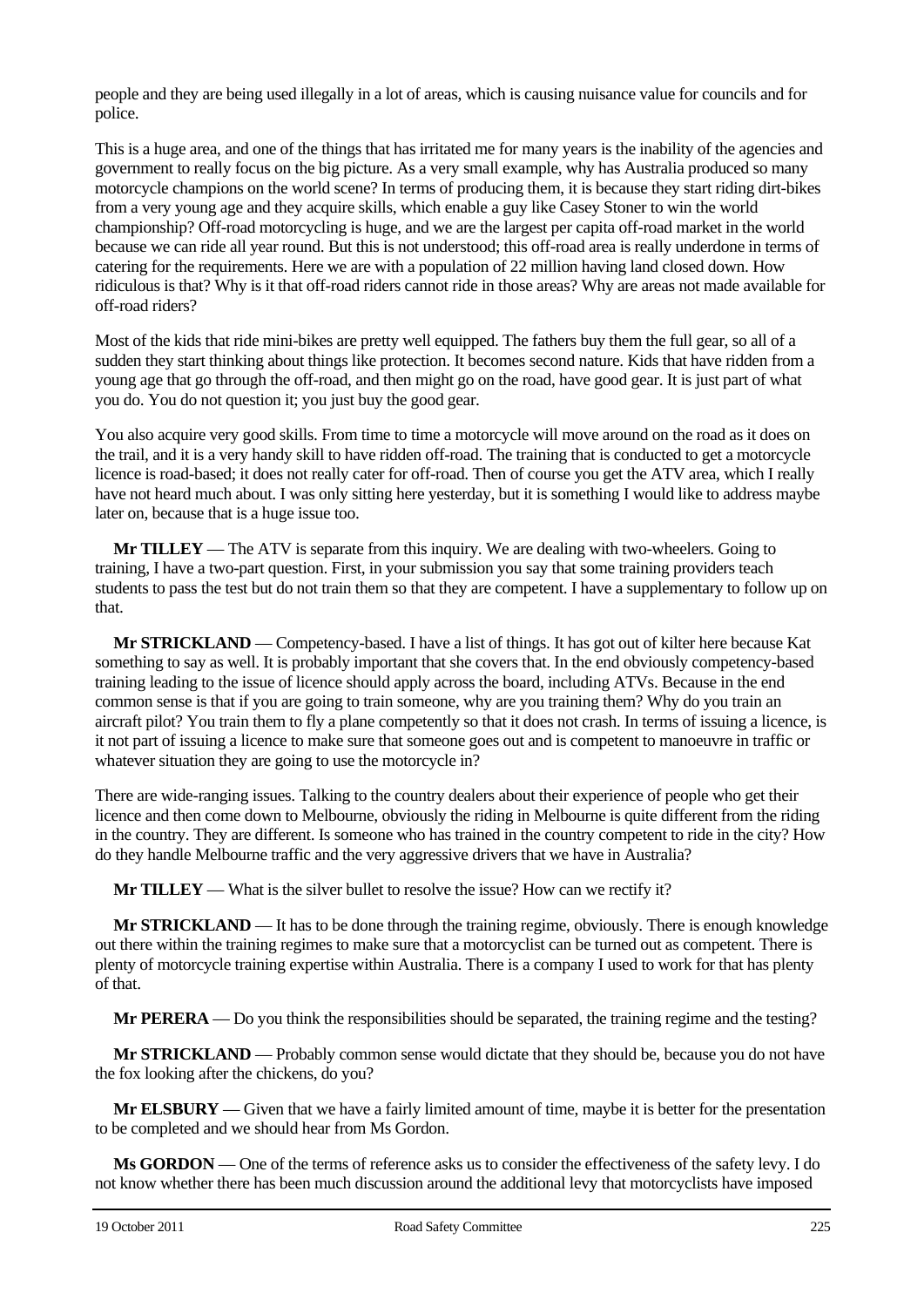on them. At page 35 our submission notes that we believe it is discriminatory towards motorcyclists. We do not support it and I think that sentiment is fairly agreed upon amongst motorcyclists. The fact is that the levy is not imposed on any other road user. The TAC is supposed to have a no-fault scheme but motorcyclists have a levy imposed on them that no-one else has to pay.

The other part of the levy is that I think two-thirds of it is used to improve road conditions, which benefits all road users. So we are looking at accident black spots. A lot of times from my personal experience they are caused by trucks carving up corners of roads and you end up with potholes. So it is not motorcyclists who are causing the damage to the roads, although we are crashing on those parts of the roads, but the levy that we are having to pay is used to partly fund repairing the roads, which benefits all road users.

I think it is one of those things that is a bit of a thorn in the sides of motorcyclists. In 2007 Tasmania looked at imposing a safety levy on motorcyclists and actually chose to impose it on all road users to fund ongoing key initiatives in the Tasmanian road safety strategy. I guess part of it for motorcyclists is that we do not believe we should be discriminated against with the levy but also that our levy is not going towards things that are specifically motorcycle related. One of the things with regard to the levy as well is that it is used to fund initiatives that are punitive towards motorcyclists. That is one specific thing that we wanted to bring up in the submission.

**Mr TILLEY** — Can I just go to your comment that in Tasmania the levy applied to all road users. Would you have a position on that? We are just exploring.

**Ms GORDON** — Yes. I think if you are going to impose a levy — —

The levy is a TAC safety levy and the TAC is supposed to have a no-fault scheme, but it would imply that motorcyclists are being targeted as being at fault. If it is not going to be discarded, then levy all road users.

**The DEPUTY CHAIR** — Can I just put to you that the TAC submitted to this inquiry that it collects \$53 million per annum, which constitutes 3.5 per cent of TAC revenue, but that in 2010 in compensation they paid out \$152 million, which constitutes 20 per cent. Would you care to comment on that?

**Ms GORDON** — I have heard those figures as well, a couple of times. I guess what I would ask is that those figures be actually drilled down to show whether the fault was predominantly with the motorcyclist or with the car driver. I know that I actually pay a higher TAC premium on my motorcycle than I do on my van. So I am paying a higher premium and I am paying a levy. Am I in all cases 100 per cent at fault? The implications of just throwing around those figures or statistics without actually drilling down into them is that it looks like the motorcyclist is 100 per cent at fault in those situations.

**Mr TILLEY** — Currently the regime has a safety levy for motorcyclists, but if we are exploring the hypotheticals of it applying to all road users, what about those who have a number of registered vehicles, who own both a motor vehicle and a motorcycle?

**Ms GORDON** — Originally they were imposing a levy per motorcycle, so if you owned multiple motorcycles you had a levy imposed multiple times. Now we get levied on only one single motorcycle, so you would suggest being levied on a single vehicle. I guess you have to remember that the TAC is covering a person rather than a vehicle.

**Mr McKENNA** — The government could also alleviate some of that pressure on the consumer by introducing a six-month registration renewal practice in Victoria, which is the only state that does it not have it currently.

**Mr STRICKLAND** — The other thing that is not commonly understood is that motorcyclists own multiple motorcycles. I have three registered in the garage at the moment, plus another three vehicles, so I am contributing quite well to TAC funding. Just following up on the TAC, one of the frustrations that I have always had, being around the motorcycle industry for a long time, is the complete inability of the agencies to understand what motorcycling is all about. There are 17 different categories of motorcycling and you can talk to people within the 17 categories and they are all thinking differently, so one solution does not fit all.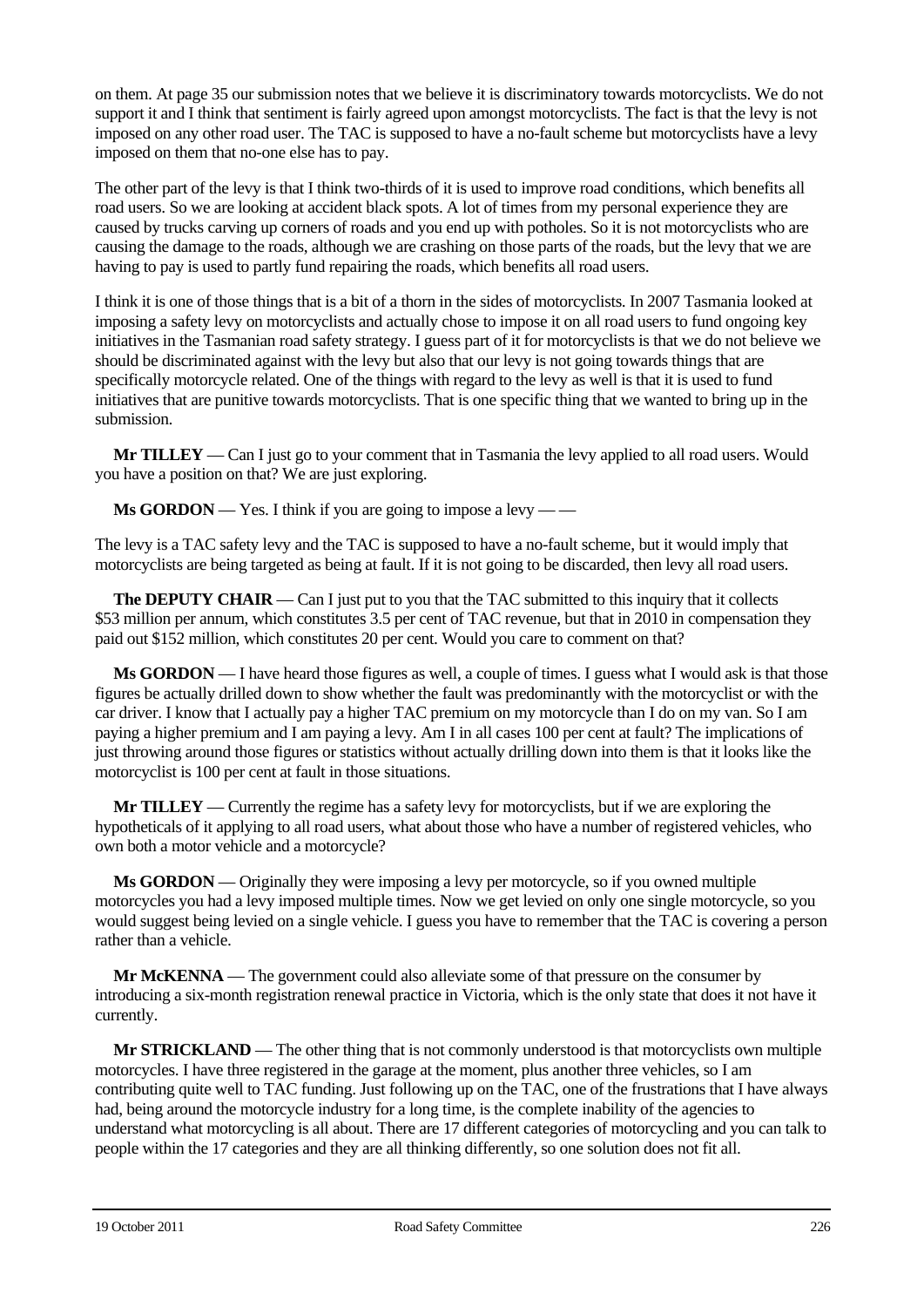With the agencies, it is just appalling. When you are talking to them, they just do not understand motorcycling. They do not employ people. Okay, you can employ someone who rides a road bike. So what? What about off-road, mini-bikes, agricultural — all these other areas where motorcycles are used? They just do not understand, and these people are creating legislation for motorcyclists. The TAC advertising is appalling. That ad that they have been showing recently of a guy falling off and going underneath a four-wheel drive, as a motorcyclist you look at that. If it had been around a corner, it might have had some degree of reality, but looking at that, on a straight stretch of road, everyone is going, 'What's all that about?'. That is just ridiculous. It is insulting, it is stupid, and it is doing nothing for motorcyclists' safety.

**The DEPUTY CHAIR** — Stuart, could you succinctly provide a bit of your personal background?

**Mr STRICKLAND** — I grew up on a farm, and I still have farming relatives, so I am well aware of what goes on in the farming community. I came to Melbourne in 1971 and worked for Milledge Brothers, which were the Yamaha distributors, along with Harley, DKW, Ossa, Hodaka, Sachs — heaps of motorcycle agencies. I worked with them for 10 years.

I joined Honda in 1981 and progressed through various areas. I got involved in the car business, motorcycle business, power equipment business and ended up being managing director for Honda, the only non-Japanese managing director in the world. Why did that happen? It probably happened because I got a reputation for using every single product that Honda ever built. I used every one. So I have wide experience in the motorcycle community and have been battling with agencies and agency experience for years. From time to time they have had some good staff, like Ray Newland who worked for VicRoads and went on to be motorcycle manager for the federal chamber. Ray had a really good handle on motorcycling because he was a motorcyclist. Once again, he is a road motorcyclist; he did not know a lot about off road. I have put together some points and I will quickly step through them.

Data is a problem — the accuracy of data that agencies throw up. Data can be used for illumination or support. Some of the data that the agencies provide, you just do not understand where it has come from; it does not match reality. Again, the agencies are not open in providing the data to the whole motorcycle community so that we can evaluate it.

Competency-based training we have already covered. I believe the levy should be paying for a motorcycle facility funded by the levy and government within close proximity to Melbourne where track days can be run. Young males on sports bikes want to use the performance. The solution is not on the roads; the solution is track days. Phillip Island is a car and motorcycle track. Broadford is not quite suitable. A huge space needs to be created within an hour of Melbourne that can cater for all types of motorcycling at a reasonable price, including track days. There needs to be some investment by governments to get some of these young guys that want to squirt their motorcycles and get them off to a facility where they can do it safely.

Duty licensing and registration has to happen. Teaching young people how to handle motorcycles from an early age is really important. Introduction of quality standards for the importation of off-road motorcycles — all these Chinese off-road bikes that are coming in with no standards, absolutely none.

Mandatory dialogue between agencies and the motorcycle community on all regulations issues affecting motorcycles. Agencies employing motorcyclists with a working knowledge of the three key areas of motorcycling — road, off-road and agricultural — with whom the motorcycle community can have sensible dialogue. Trying to have sensible dialogue with VicRoads or the TAC is just frustrating.

I sat on VMAC for a while and I ended up handing my tag, when I was at Honda, over to Mark Collins, who is a leader, and Mark was in here yesterday because he could feed back on the rider-training issues. Now I am on the Motorcycle Advisory Group, and I will be talking to politicians who appreciate my background. But I was sitting on that thinking, 'Where is all this going?'. No. 1 is that I think a lot of the members that have been chosen out of the motorcycle community are deadwood, to be blunt. With four meetings a year of 2 hours duration, what is going to happen within that time? It is just — I am going away, sorry.

**Mr TILLEY** — Do not apologise.

**Mr STRICKLAND** — This is crazy stuff; it really is.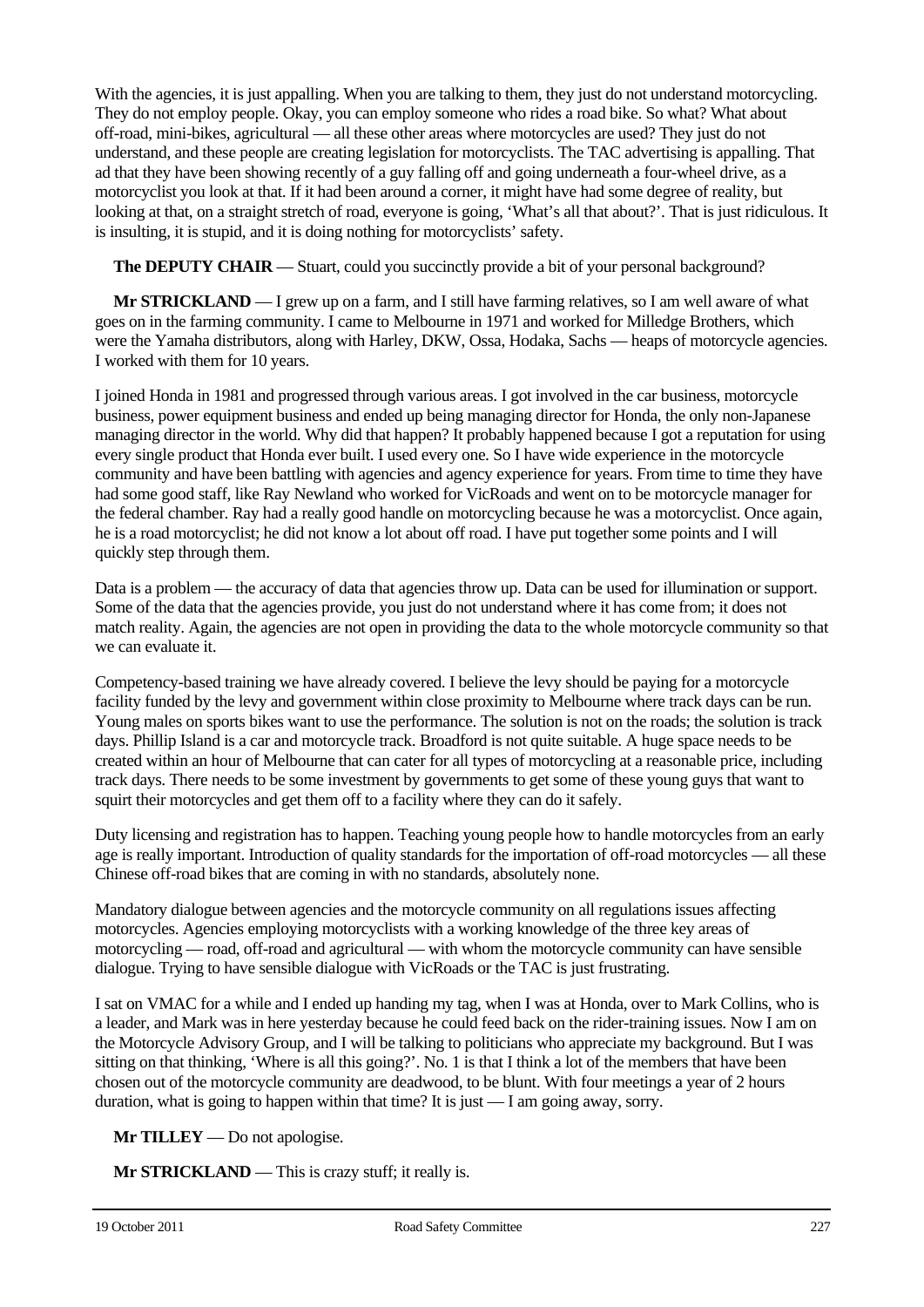## **Mr BUSKES** — Not enough.

**Mr STRICKLAND** — We have got to find out what the 17 categories of motorcycles think? What do they need? What do they want? Are they going to behave responsibly? What training do they need? It all varies. A kid on a mini-bike and the fathers, the parents, have a whole lot of ideas, right up to the older guys that are riding touring bikes. It is so diverse and it is definitely lofted in the roof of the agencies. All these agencies do not want anyone to crash; they do not want anyone to be injured. And that is absolutely wonderful stuff, it really is. But in reality is that possible? Probably not. Great steps could be made forward but only together. Motorcyclists are the best people to address motorcycling issues because it is so complex. I have said my bit.

**The DEPUTY CHAIR** — Thank you for that. Before we proceed, Ms Gordon, have you finished your submission?

**Ms GORDON** — I have, yes.

**Mr ELSBURY** — I hesitate to ask this question, considering it is about your two favourite government authorities, but are you aware of the work that VicRoads and the TAC are doing on protective clothing?

**Mr STRICKLAND** — Yes, I am aware of the work that they are doing on protective clothing and, once again, they are struggling with that, as are a lot of others. The worldwide basis is: should it be mandatory or not mandatory, and the quality of clothing. A motorcyclist appreciates the fact that when you have been riding for a while, or you have any experience, or you have come from a mini-bike background, you appreciate that good gear is really important because at some stage of your career, off-road or on-road, you are going to take a tumble, and having good gear is a really important part of protecting yourself.

We are aware of it, but once again it is a complex issue because primarily all the focus at the moment is on road riders. What about all the off-road riders? What about the guys on ATVs? I know this is somewhere else, but you see stuff on the television about ATVs and some guy that has nearly killed himself, and he is back on TV riding around without a helmet or anything.

**Mr BUSKES** — Yes, it was an Akubra.

**Mr STRICKLAND** — What is happening here?

**Mr ELSBURY** — I do not know about the impact standard on an Akubra.

**Mr BUSKES** — Pretty good.

**Mr TILLEY** — I had a friend killed as a result of an ATV crash — a primary producer.

**Mr STRICKLAND** — Some 11-year-old kid was killed the other day riding an adult ATV — written all over it that no-one under 16 should be riding it — with no helmet. What is happening? Why is all this happening?

**Mr ELSBURY** — Also in your submission you mentioned that returning riders are more crash prone. Would you support a separation of driver and motorcycle licence renewals and a retesting requirement for those wishing to return to the road?

**Mr BUSKES** — Not necessarily retesting, but certainly a training requirement so that they need to be ticked off if there is a hiatus of a particular period. Do not ask me what that period should be. What we would like to see for people who have not remained in contact regularly with their motorcycle is for a retraining aspect to be ticked off and certificated. Not necessarily relicensing, but they need to be retrained and there is another option for that.

## **The DEPUTY CHAIR** — Ticked off by whom?

**Mr BUSKES** — To be retrained by any one of the training providers. There are quite a few training providers here in Victoria.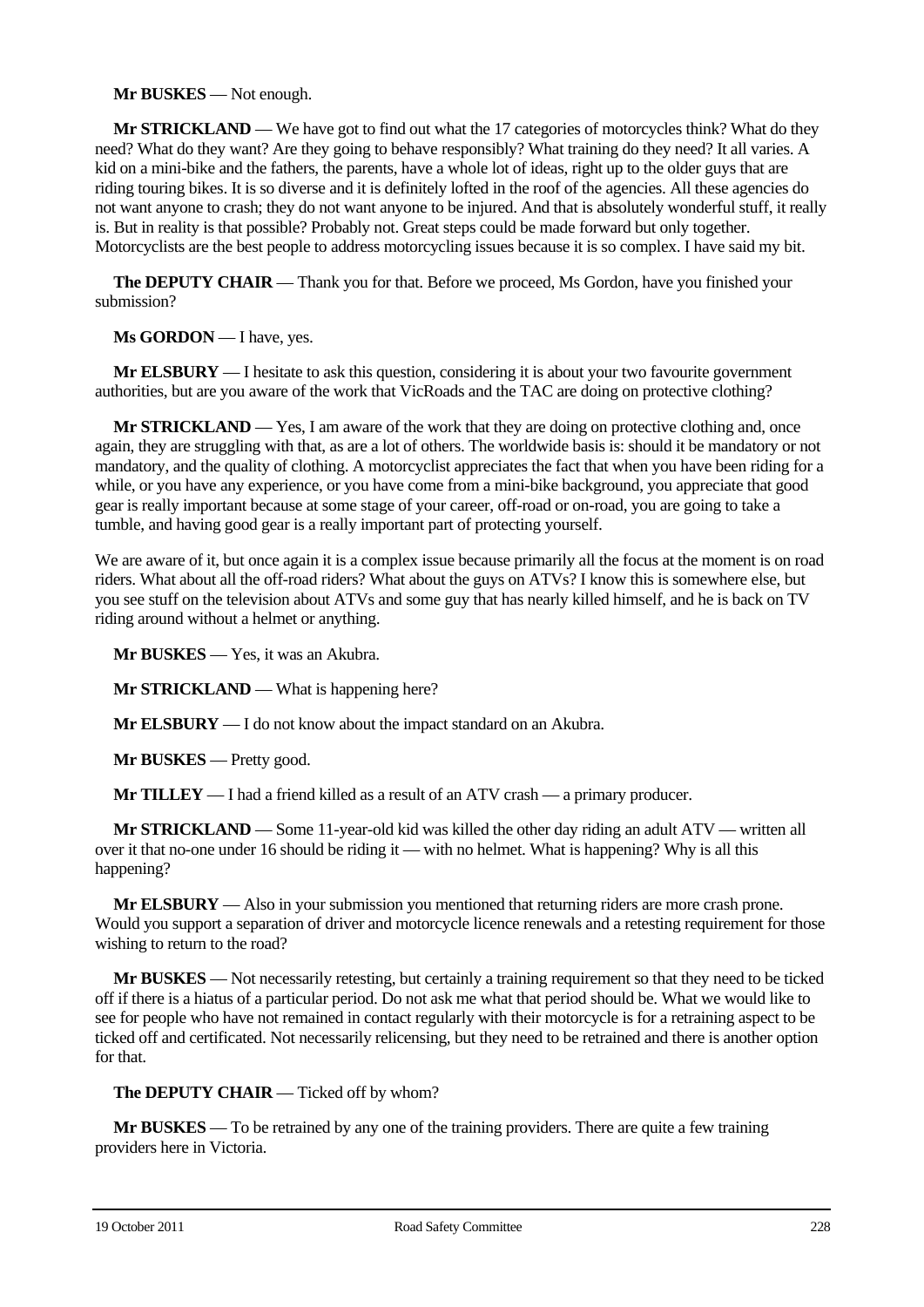**Mr ELSBURY** — But would not ticking off — I know we are ticked off with TAC and VicRoads suggest that there is an assessment component to the retraining?

**Mr BUSKES** — Not necessarily. I think you would be talking about a four-year-old being treated like a novice and that would be inappropriate.

**Mr ELSBURY** — A 32-year-old with 6 hours experience on a road bike?

**Mr BUSKES** — Certainly in your circumstance the fact that you have got your learners permit and hopefully you did not waddle out of the car park?

**Mr ELSBURY** — No.

**Mr BUSKES** — Hopefully you were trained appropriately and you did leave with a semblance of professional training and an understanding of the dangers and an understanding of the skills and the fundamentals.

**Mr ELSBURY** — I feel I still need some more experience before I take on the world.

**Mr BUSKES** — Absolutely. That is a necessity and the necessity is out there in the wild.

**Ms GORDON** — I think you will find a lot of riders — John and I are in the thick of it dealing with the end-user at the end of the day — realise that it is not a case of. T just get on my motorbike and that is the end of it'. They do realise that riding with more experienced riders, getting training, is a very important part of their motorcycling career. You have already recognised that for you to get on a motorbike and ride through the middle of Melbourne is probably not appropriate at this point in time. We have to remember that there is always going to be a component of cowboys and the guys that ride around in their singlets and shorts that almost become the focus of the motorcycling community, whereas they do not actually represent the broader community.

**Mr ELSBURY** — One more question, if I may. Even on the road to work today, I observed this: the driver with their brain in the glove box, when a motorbike doing exactly what I got taught you should be doing, positioned himself exactly where he should be, but the driver threw the indicator on and moved and almost took out the bike. Do you think that an increased awareness of motorcyclists in getting your probationary licence or even an education campaign is required?

**Ms GORDON** — I read an interesting UK study done recently where they set up a simulator, basically sitting in a car with a windscreen, rear-view mirror and side mirrors, and they tested novice drivers, experienced drivers and dual car-motorcycle riders. They tested how long they actually spent looking for hazards and looking for motorcycles. They also tested attitudes, so the attitudes towards other road users, prior; and they did the simulation which showed that dual drivers spend more time looking for hazards. Someone who rides will actually see a motorcycle and spend more time recognising what it is. A simple thing like a simulated situation like that, looking out for motorcyclists or pedestrians or any of the other ones classed as more vulnerable road users, actually made a difference at the end of the day to the person's attitude as well, so they have re-tested the attitude. The attitudes of non-motorcycle novices and experienced riders had actually changed. So a simple thing like that included in your car licence phase would make a difference. I got hit by a car; I had been riding for eight months. It probably would not happen now, but a car just changed lanes -

**Mr STRICKLAND** — I have a slightly different slant on this. I think the judiciary is ridiculous. Why should you be allowed to cut across a motorcyclist and knock them off and get virtually no penalty? Victoria Police from time to time harass motorcyclists. They do; it is a fact. So here we are; we have motorists doing all sorts of crazy stuff. Now there are two people killed by the constabulary. Okay, that is tragic for them and tragic for the families. But there are virtually no penalties. One is still to come up. This really drives motorcyclists nuts. Why does this happen? I think car drivers need to understand if you run over a pedestrian, or you knock a motorcyclist off, there is some severe penalty rather than this slap on the hand from the judiciary.

**Mr ELSBURY** — I am very sorry for taking up all this time, but there was a suggestion by one of the submissions and one of the presenters yesterday for people riding mopeds not necessarily needing a separate licence from a drivers licence due to their low-power, low-speed abilities and that that would increase people's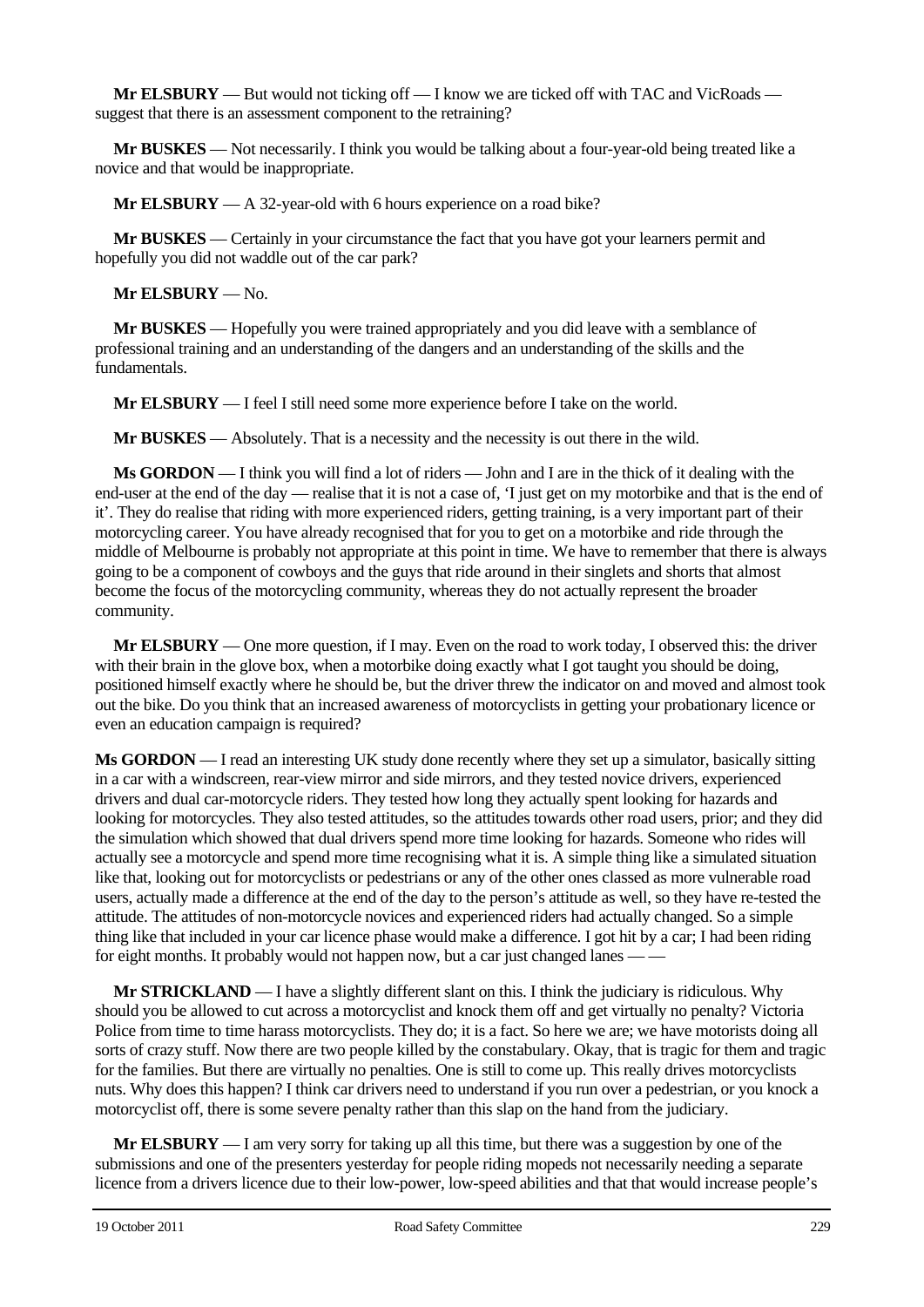awareness of two-wheel vehicles simply because Katie is riding one, my daughter is riding one, my sister is riding one, my brother is riding one and I am riding one.

**Mr BUSKES** — I am aware of two-wheeler transport.

**Mr STRICKLAND** — And the other thing is an LA category scooter with lights and brakes is a damn sight more stable than a bicycle that will do basically pretty much the same speed. That needs to be considered as well.

**Mr PERERA** — You make a number of calls for data on rider experience to be collected throughout the first three years of riding. Can you provide further details on how this would work and what that would achieve.

**Mr BUSKES** — We are looking for regular surveys on keeping motorcycle registration renewal. This would be a survey that needs to be completed. It would be mandatory. You do not get your registration; you do not get your sticker sent out to you. We are also suggesting a separate sticker. We are in regular dialogue with VicRoads about that scenario so this would be a survey that needs to be conducted prior to the registration label being set out. 'Yes, you are registered and thank you very much for your input over the first three years'.

**Mr STRICKLAND** — Can I add to that?

**Mr BUSKES** — And the collection of data that we are also talking about is the collection of accident data, what Kat referred to beforehand, when an accident has taken place. Were the time pressures right? Was the bike sound and absolutely roadworthy? This would be a genuine forensic inquest into every single two-wheeler mishap. That data collection — —

**Mr PERERA** — So this is three years from the date they get a first-time licence, is it?

**Mr STRICKLAND** — Really there is a lack of common sense about so much to do with motorcycling. In the end if you collect data on what happens in the first three years of riding, what do you do with the data? I asked Kieran Walshe this, who looked at me with a blank look on his face. You can take the experiences back into the rider training regime to train people. If people are riding, why are they crashing? They are crashing running wide on corners. They cannot brake correctly. What do you do? You take it back into the rider training environment and you enhance the rider training environment. The rider training environment curriculum has remained pretty stagnant.

Yesterday we heard about this ridiculous situation in a country of 22 million people where we have each state with a different rider training regime. And then you get an organisation like VicRoads that is trying to analyse what is happening in Victoria with a pissy little bloody registration base when it really needs to be done across the whole of Australia.

**Mr BUSKES** — There has been no information.

**Mr STRICKLAND** — There needs to be one rider training curriculum for the country and we need to collect the data on why people are having accidents and then bring it back into the rider training environment. Does that not make sense?

**Mr BUSKES** — Yes, this rider crashed because he certainly was not aware of the change in the road surface. He has not been informed as to how that affects him, especially in the first three years. There would be a novice stage up to a competent stage, understanding the fundamentals that appear intangible but clearly are tangible because they affect the way that the bike will remain upright.

**Ms GORDON** — And also I think there seems to always be motorcyclists overlaid with car drivers, so what works for car drivers should work for motorcyclists. Whereas motorcycles, as Andrew would know, are a very different beast. I see a lot of bikes come in where a rider has taken evasive action and they have crashed. It is counted as a single vehicle accident where the rider is at fault. I have had riders who have had pedestrians walk out in front of them, or where they have swerved because a car has done a U-turn or pulled out in front of them. They are classed as a single vehicle accident. We could possibly wear that if there was that data collection that showed that there were mitigating circumstances. Yes, it was a single vehicle accident but there were mitigating circumstances. Then we could come back to the training side of things. This is a big area where motorcycles are crashing and so we put it into training regimes.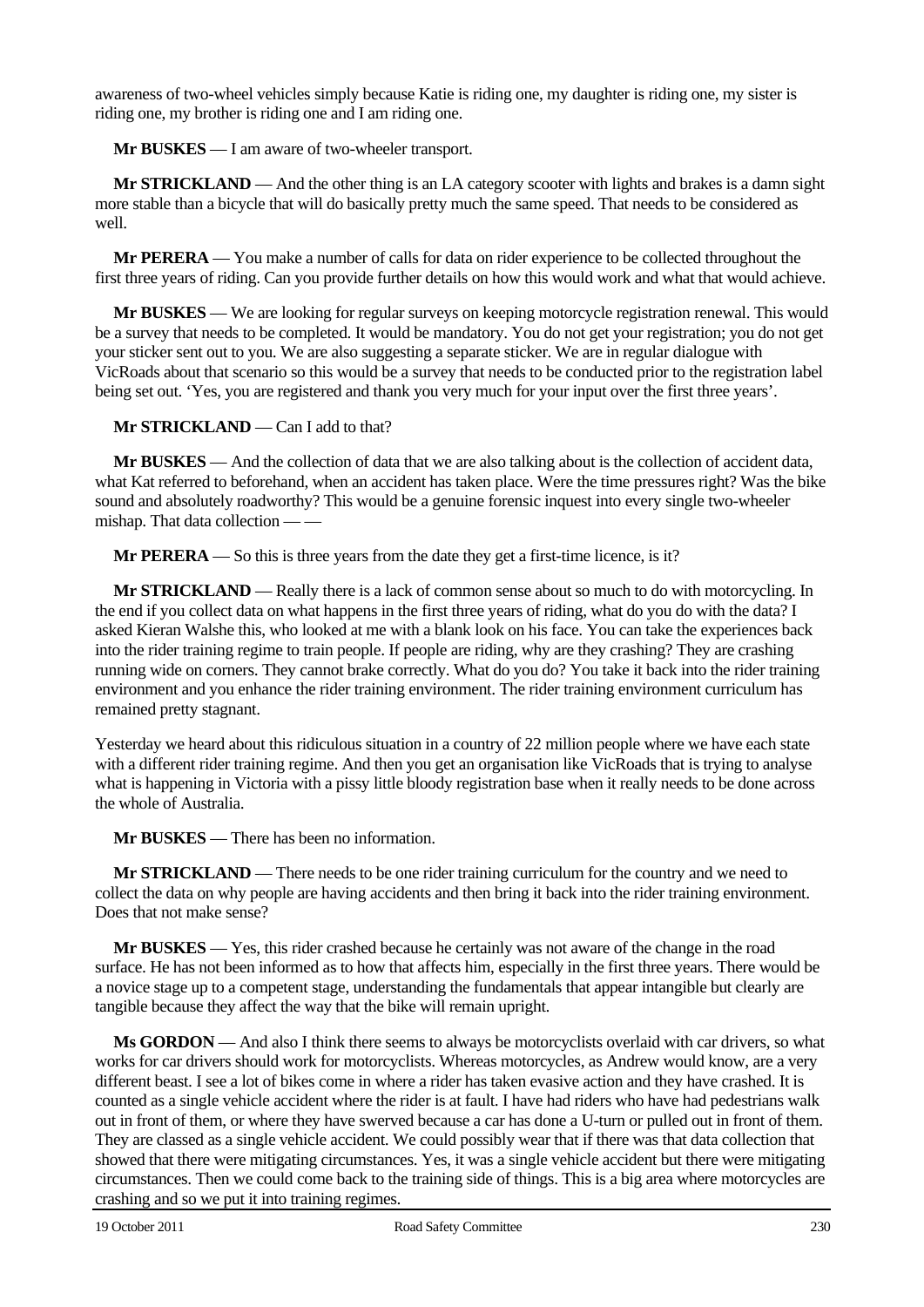**Mr STRICKLAND** — We heard from, was it Andrew? The young guy who got — —

**Ms GORDON** — Matthew.

**Mr TILLEY** — Matthew Zammit, yes.

**Mr STRICKLAND** — I think if you followed through Matthew's accident in terms of the police reporting or maybe the gentleman that the surgeon mentioned, the 50-year-old, that would be a classic one to follow through. If you follow through on that and have a look at the police reporting, it is abysmal. You get a copper who does not ride, rocks up to an accident and then tries to figure out what happened. Hello, good luck. The stuff that comes back is just — —

**Mr PERERA** — You made some comments before that police are discriminating towards motorcyclists. Do you think the whole judiciary system discriminates? Do you think it gives lenient sentences to car drivers as opposed to motorcyclists?

**Mr STRICKLAND** — There is a perception in the community if you are a motorcyclist that you are a temporary Australian because you ride a motorcycle. It is there. If we were to walk down Elizabeth Street and ask 10 people what do they think about motorcycling, safety would come up with probably 8 of them. There is this perception and that is carried right through the community, unfortunately.

**Mr BUSKES** — To answer your question, yes, there is a bias in the judiciary. If you are a motorcyclist and you are in the Magistrates Court, you are behind the eight ball because you are a motorcyclist; absolutely.

**Mr TILLEY** — I will just very quickly go back to the subject of returning riders. I fall into that category. I still retain my motorcycle licence.

**Mr BUSKES** — Do not say 'fall' in that category.

**Mr TILLEY** — No, I should say 'upright'. I have had a registered motorcycle in my name probably for the last five years, but I have probably only ridden twice a year when I have borrowed friends' motorcycles. Going back to when we were talking about the coaching aspect and the number of registrations to the number of licence holders, potentially something could be connected there for coaching before returning, say, if you had not ridden a motorcycle, by some kind of declaration or affidavit.

**Ms GORDON** — There are always punitive measures it seems rather than an education process where we should encourage returned riders to seek training. I have had motorcycle riders who have been 15, 18 or 20 years off motorcycles who get back on and find that the technology has changed. The bikes go faster; they stop quicker. The entire technology that we are riding on now was not being used by racers 10 years ago. The technology has completely changed. Rather than just the Drink, Drive, Bloody Idiot campaign, we should have something to encourage motorcyclists. Rather than, 'You are 38 times more likely to be seriously injured', we should say, 'What a great thing to go and get training. What a great thing that you want to get your motorcycle licence back again and that you are coming back to riding'. The dealers should encourage riders when they come in to buy their motorbikes to go and get training. So rather than it always seeming to be a punitive action in relation to motorcyclists we should actually educate them about their options.

**Mr TILLEY** — I just want to go back to the subject of accident investigation and police. I have to declare I am a former member of Victoria Police, a member of the highway patrol in north-east Victoria, and responsible for many of those white lines around Walwa and Corryong and for air detection. I saw some incredible things from interstate riders coming into the state, particularly for the grand prix. It was not harassment; there was an enforcement measure there that we were targeting. The crew that I was working with were all riders and we engaged with the riders. It was not about harassing them; it was about getting them to their destination safely and getting them back out. But during one particular operation we lost two return riders. People lost their father, their husband; it was an absolute tragedy. They are the things that governments have a responsibility to try to protect.

**Ms GORDON** — We feel that as motorcycle riders as well. If somebody has an accident, such as when a teenager dies in a car, everybody in the community feels it. As a motorcyclist, when a motorcyclist dies, the motorcycling community does feel it.